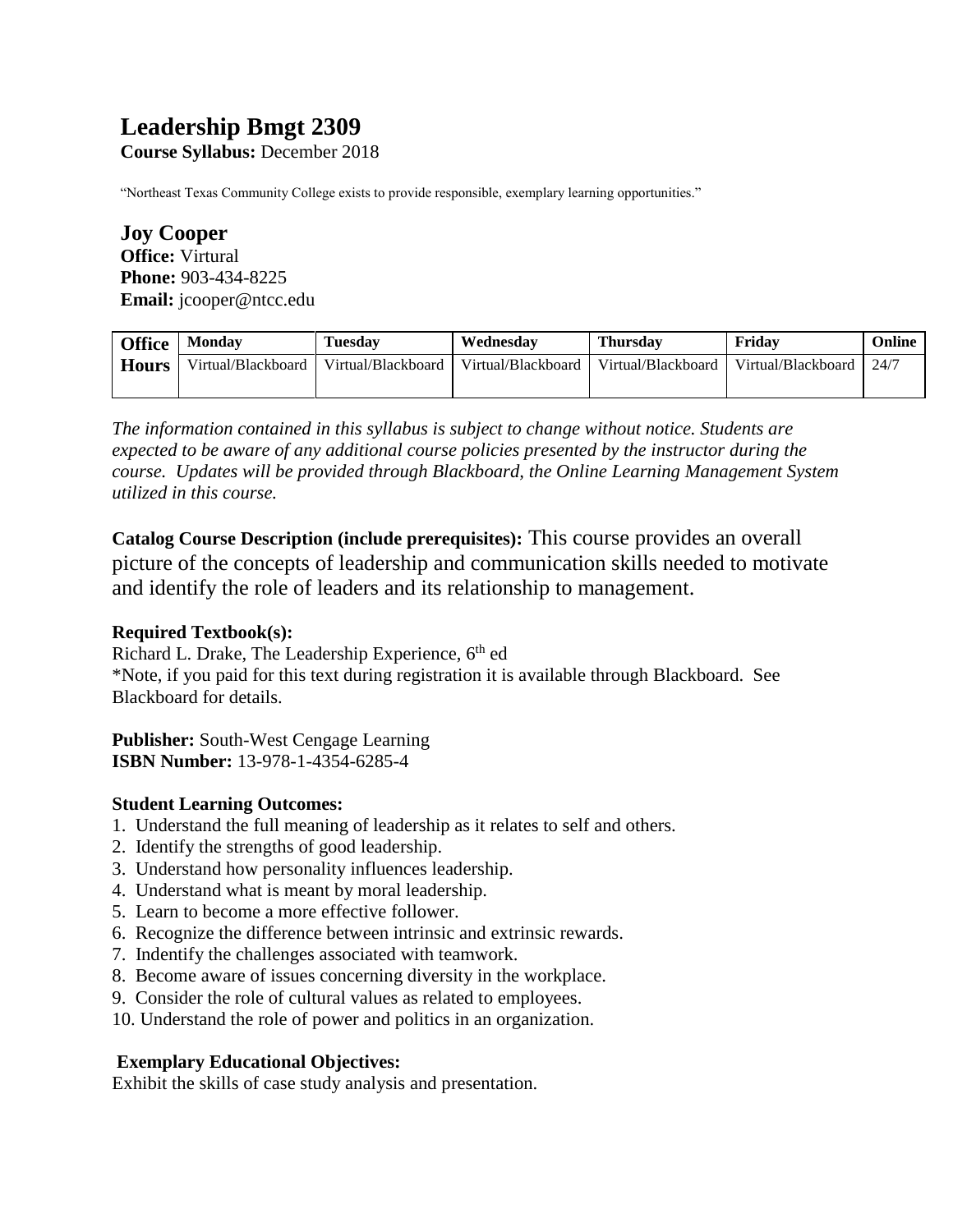## **SCANS Skills:**

A complete SCANs skill chart is available for this course upon request.

#### **Lectures & Discussions:**

See Blackboard for chapter resources, assignments, projects and discussion board assignments.

#### **Evaluation and Grading Criteria There are 675 possible points**

|                                       | Possible Points |
|---------------------------------------|-----------------|
| Assignments                           | 135             |
| <b>Discussion Board Assignments</b>   | 32              |
| Exams (2 Exams)                       | 400             |
| <b>Course Project/Article Reviews</b> | 50              |
| <b>Total Possible Points</b>          | 675             |

Grades are awarded according to the following scale:

| $553 - 675$       |   |
|-------------------|---|
| $1493 - 552$      |   |
| $ 431-492\rangle$ |   |
| $370 - 430$       |   |
| $0 - 370$         | E |

## **Late Exam Point Deduction Information**

1-7 days after exam time has expired  $= 10$  point deduction

8-14 days after exam time has expired = 15 point deduction

 $14 + \text{days}$  after exam time has expired = Meeting with Instructor to discuss student(s) options.

#### **Tests/Exams:**

All test are mutiple choice questions.

#### **Assignments:**

See Blackboard Homepage and Start Here folder for chapter assignment details and due dates.

#### **Other Course Requirements:**

 $N/A$ 

#### **Student Responsibilities/Expectations:**

Students are expected to attend all classes, complete assignments as required, and participate in case presentations and group discussions.

#### **NTCC Academic Honesty Statement:**